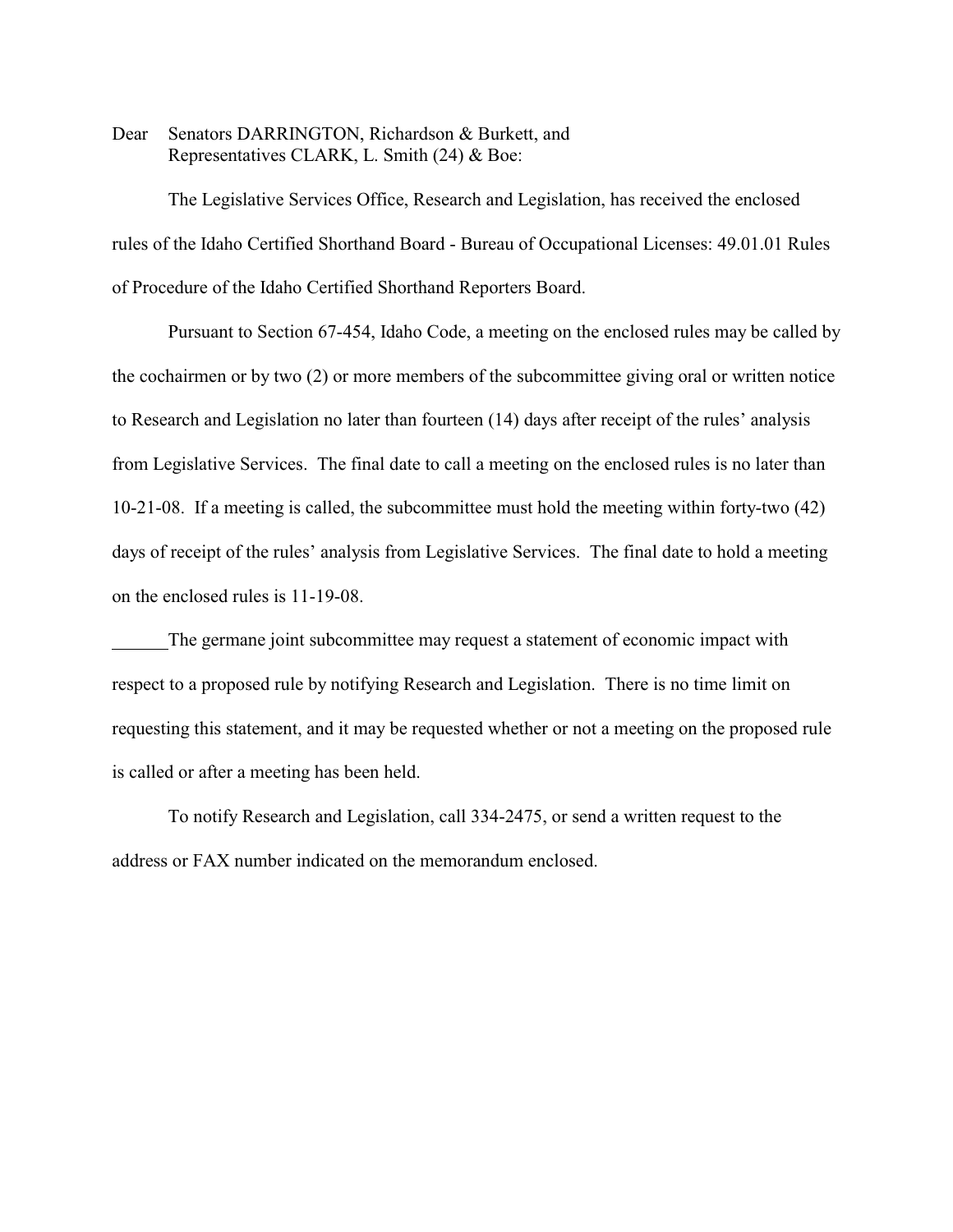# **MEMORANDUM**

| TO:             | Subcommittees for Administrative Rules Review of the Senate Judiciary and<br>Rules Committee and the House Judiciary, Rules, and Administration Committee |
|-----------------|-----------------------------------------------------------------------------------------------------------------------------------------------------------|
| FROM:           | Eric Milstead, Principal Research Analyst                                                                                                                 |
| <b>SUBJECT:</b> | Bureau of Occupational Licenses - IDAPA 49.01.01 Rules of Procedure of the<br>Idaho Certified Shorthand Reporters Board (Docket No. 49-0101-0701)         |

The Bureau of Occupational Licenses has submitted proposed rules at IDAPA 49.01.01 - Rules of Procedure of the Idaho Certified Shorthand Reporters Board. The proposed rule is uncomplicated–it provides the Board's correct address and contact information.

The proposed rule is within the authority granted to the Board under Section 54-3107, Idaho Code.

cc: Tana Cory, Bureau Chief, Bureau of Occupational Licenses Cherie Simpson

DATE: October 1, 2008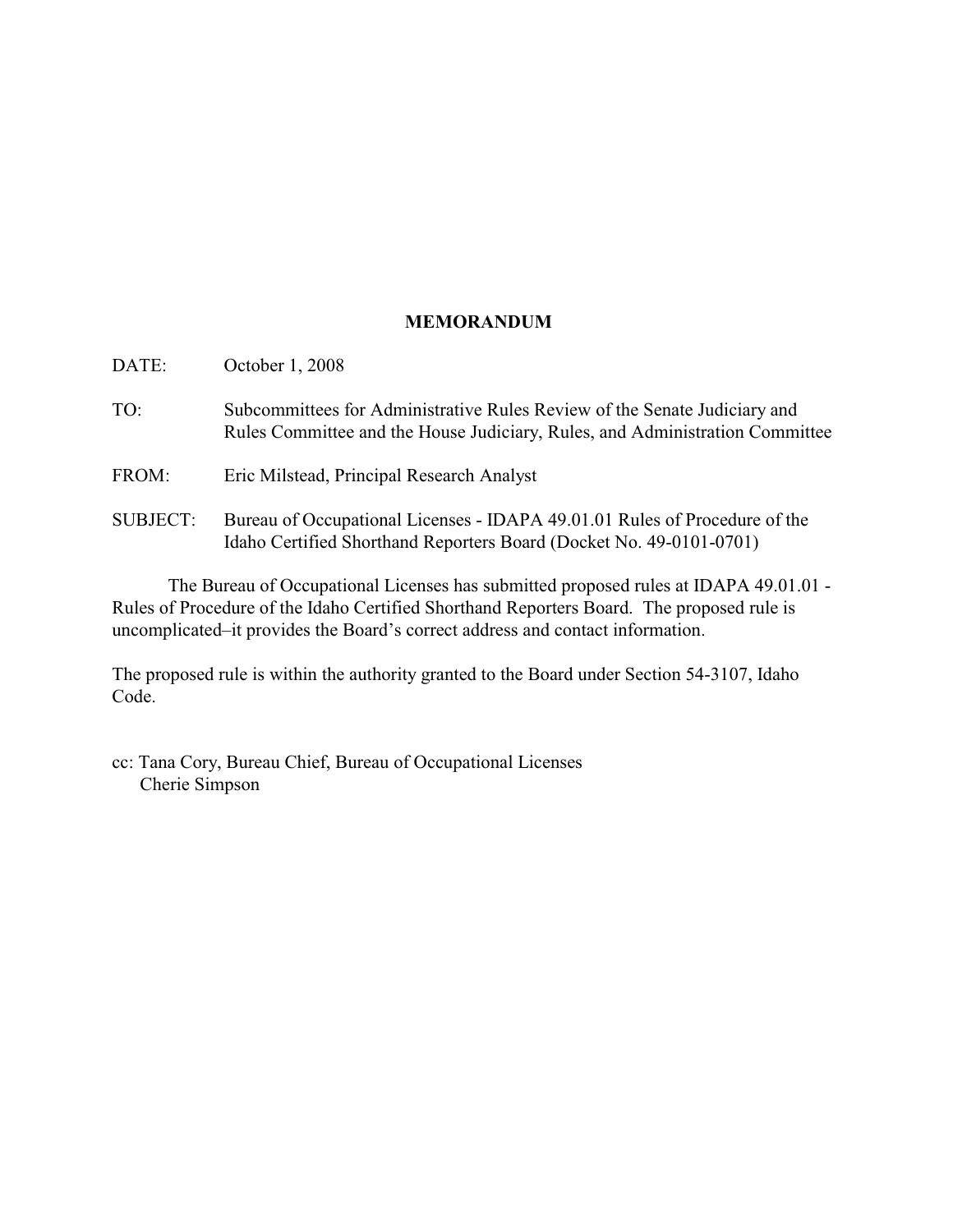# **IDAPA 49 - CERTIFIED SHORTHAND REPORTERS 49.01.01 - RULES OF PROCEDURE OF THE IDAHO CERTIFIED SHORTHAND REPORTERS BOARD DOCKET NO. 49-0101-0701 NOTICE OF RULEMAKING - PROPOSED RULE**

**AUTHORITY:** In compliance with Section 67-5221(1), Idaho Code, notice is hereby given that this agency has initiated proposed rulemaking procedures. The action is authorized pursuant to Section 54-3107, Idaho Code.

**PUBLIC HEARING SCHEDULE:** Public hearing(s) concerning this rulemaking will be scheduled if requested in writing by twenty-five (25) persons, a political subdivision, or an agency, not later than October 15, 2008.

The hearing site(s) will be accessible to persons with disabilities. Requests for accommodation must be made not later than five  $(5)$  days prior to the hearing, to the agency address below.

**DESCRIPTIVE SUMMARY:** The following is a nontechnical explanation of the substance and purpose of the proposed rulemaking:

The proposed rule changes are necessary to make a technical correction to the Idaho Code citation regarding the Board's authority and to provide the correct address and contact information for the Board.

**FEE SUMMARY:** The following is a specific description of the fee or charge imposed or increased: N/A

**FISCAL IMPACT:** The following is a specific description, if applicable, of any negative fiscal impact on the state general fund greater than ten thousand dollars (\$10,000) during the fiscal year resulting from this rulemaking: N/A

**NEGOTIATED RULEMAKING:** Pursuant to IDAPA 04.11.01.811, negotiated rulemaking was not conducted because the change is in contact information and not controversial.

**ASSISTANCE ON TECHNICAL QUESTIONS, SUBMISSION OF WRITTEN COMMENTS:** For assistance on technical questions concerning the proposed rule, contact Cherie Simpson at (208)334-3233.

Anyone may submit written comments regarding this proposed rulemaking. All written comments must be directed to the undersigned and must be delivered on or before October 22, 2008.

DATED this 6th day of August, 2008.

Tana Cory Bureau Chief Bureau of Occupational Licenses 1109 Main St. Ste. 220 Boise, ID 83702 (208) 334-3233 Ph. (208) 334-3945,fax

## **THE FOLLOWING IS THE TEXT OF DOCKET NO. 49-0101-0801**

#### **000. LEGAL AUTHORITY.**

These rules are adopted under the authority of Section 54-2808 3107, Idaho Code.  $(7-1-93)()$ 

**Idaho Administrative Bulletin Page 931 October 1, 2008 - Vol. 08-10**